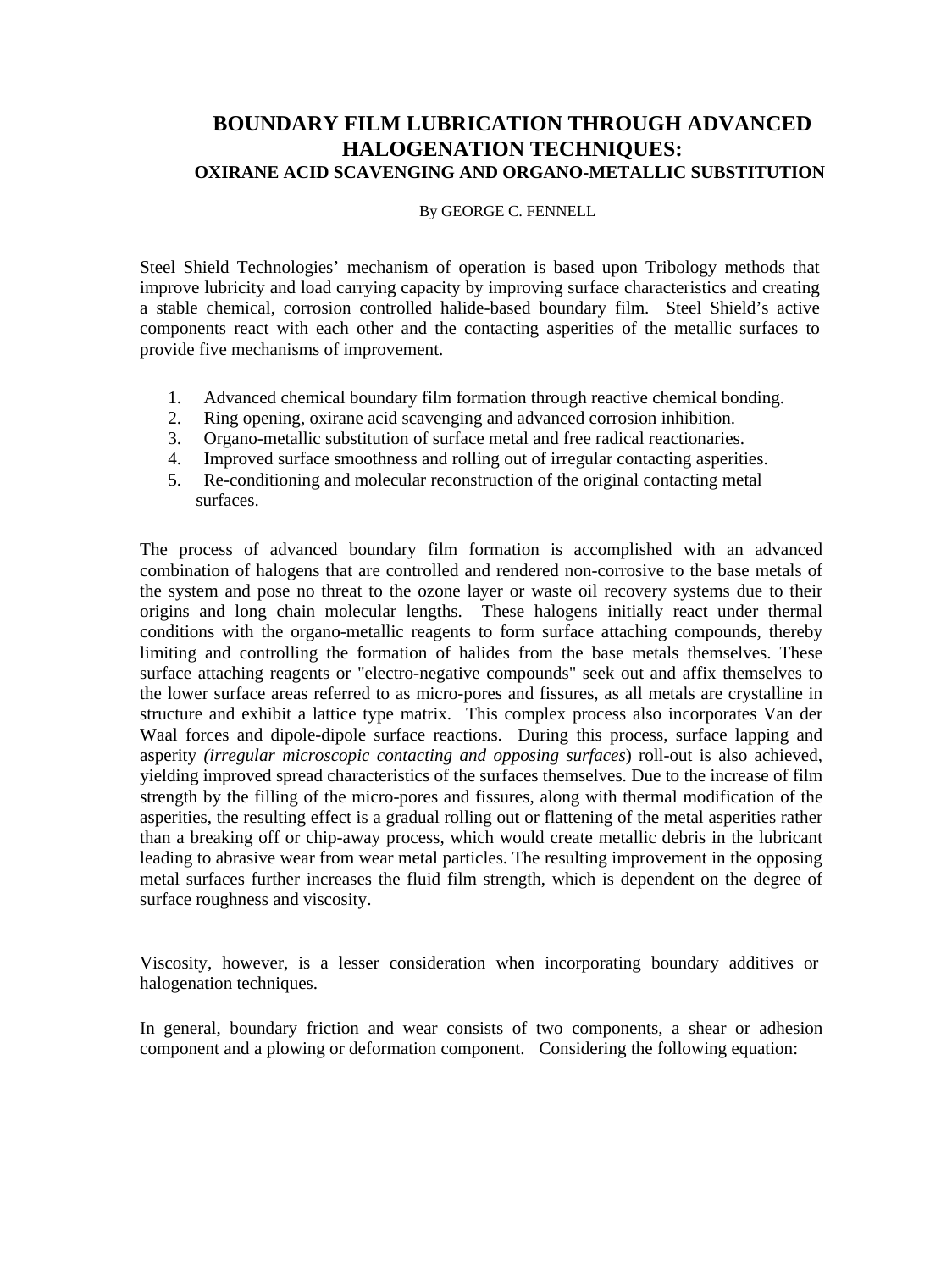## Fs=SAr

Where Fs is the shear component, which predominates except when asperities sink too deeply into a boundary lubricant film or a soft opposing surface. When movement or sliding occurs, the shear friction force depends on the shear resistance per unit area, S, of any "boundary film" in the real load-supporting area between asperities. Dividing by the load, W gives the shear contribution to the friction coefficient, becoming independent of total load and apparent area of contact:

$$
fs = S * Ar / W = S / Pp or S / Pe
$$

The boundary film shear resistance, S, is assumed equal to the plastic flow shear stress, Tp, of an ideal elastic, plastic solid. Such a solid gives shear stress independent of strain and strain rate at strains sufficiently large enough to cause plastic flow. The conditions that produce the "glass transition" from liquid to plastic-like behavior are dependent on the viscosity of the material at normal temperatures and pressures and the variation of viscosity with temperature and pressure. In other words, glass transition depends strongly on chemical composition.

These results show that liquid lubricants act like plastic solids in the films between asperities. Therefore, S=Tp in the previous equation and the friction coefficient is Tp/Pp or Tp/Pe. Since Tp is a weak function of temperature and pressure, and Pp or Pe are independent of apparent contact load, the frictional coefficient for a given combination of lubricant and sliding surfaces tends to be independent of operating conditions.

Elasto-hydrodynamic lubrication (ELH) on an asperity scale deposits film material between sliding surfaces in "micro-rheodynamic" (micro-RHD) lubrication. As one surface slides, each asperity carries with it an aggregation of SST additive. Sufficient pressure and temperature is developed within the film to elastically deform the asperity and to force the extreme pressure reagent between the surfaces or into the micro-pores and fissures. During this time, high thermal conditions involving pressure and asperity contacts initiate a re-conditioning of the surfaces utilizing the existing oil to quench and cool the surfaces in the same process. A thermal restructuring of these asperity contact areas creates a deviation from the normal crystalline structure of the metal, expanding it into an austenitic crystalline pattern, which is more evenly structured and allows the SST additive to bond to the actual lattice of the metal, endowing it with new and unique properties upon cooling.

Organo-metallic substitution is a technique developed and designed to inhibit the process of halide formation from the base metals of the system under reaction. For example, instead of the halogen reacting with the iron in the system to form iron halides, a boundary surface salt, it reacts with a reagent having very similar properties to the iron atom itself, thereby forming a organo-metallic complex without scavenging the target metal surface itself, and depleting the metal in a chemically corrosive wear syndrome.

The process is very similar or analogous to the saponification of organo-metallic compounds in the manufacturing of greases. During this reaction or saponification,